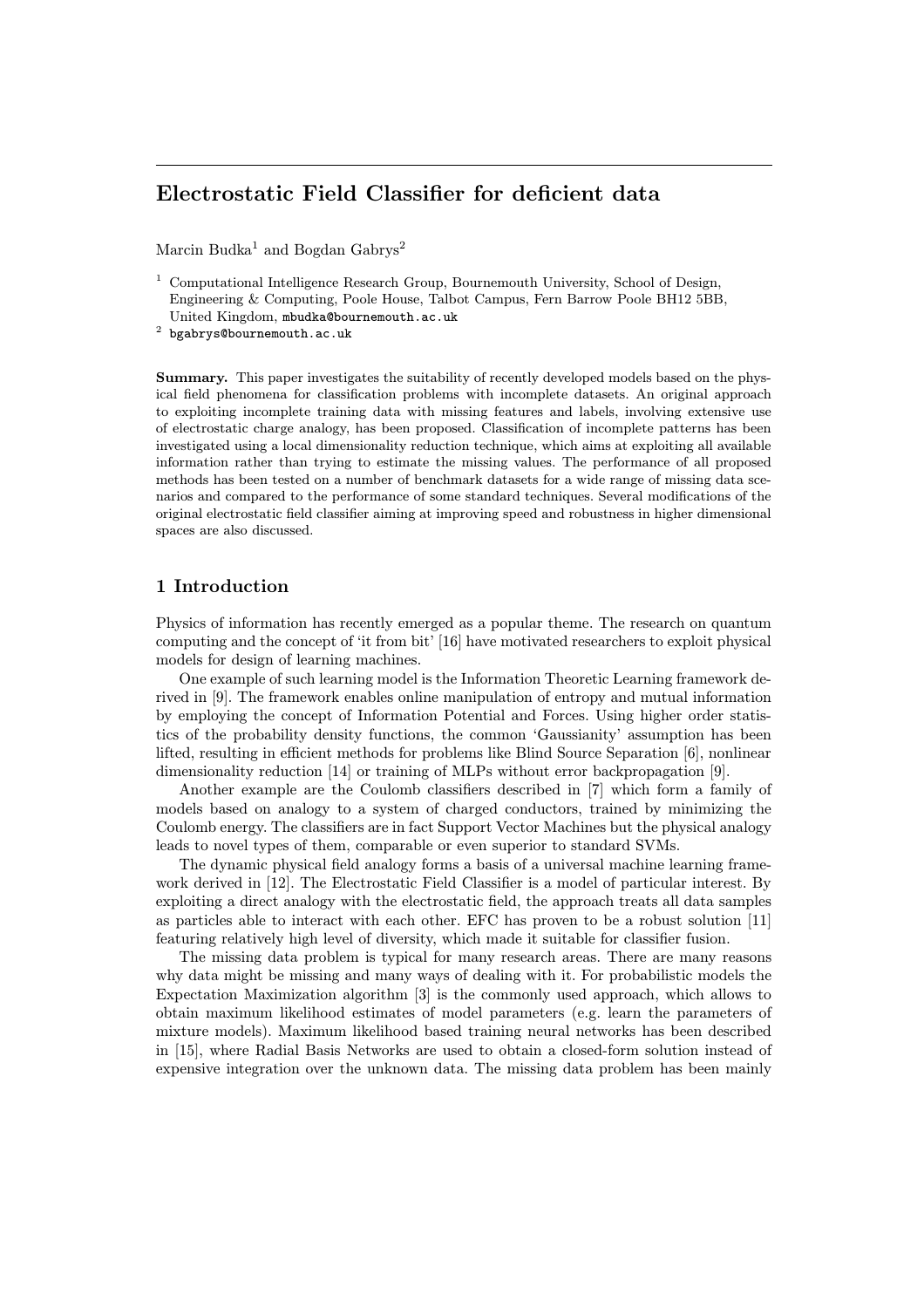#### 2 Marcin Budka and Bogdan Gabrys

treated in the statistics literature. The ideas and various types of missingness introduced in [10] are still in use today and the multiple imputation method is considered as state of the art alongside the EM algorithm [13].

A different approach not requiring imputation of missing values based on hyperbox fuzzy sets has been presented in [5]. The architecture of the General Fuzzy Min-Max Neural Networks naturally supports incomplete datasets, exploiting all available information in order to reduce a number of viable alternatives before making the classification decision. The GFMM networks are also able to quantify the uncertainty caused by missing data.

All physically inspired models mentioned above have been designed to handle complete data patterns only. This paper describes an extension of EFC to support incomplete data as well as some other improvements of it.

This document is structured as follows. Section 2 contains a description of data field models which are the subject of this paper. Section 3 has been devoted to the missing data problem, giving a brief overview of the issue, describing some traditional approaches to missingness and a data field model approach used in experiments. The experimental results have been given in section 4, while the conclusions can be found in section 5.

## 2 Data field model classifiers

### 2.1 Gravity Field Classifier (GFC)

The simplest, attractive field model has been based on the gravity field [12]. The model treats all data patterns as charged particles and assumes a static field with all sources (training patterns) fixed to their initial positions.

Denoting by  $X$  a set of n training samples and by  $Y$  a set of  $N$  test samples the potential generated by the field source  $x_i$  in the point  $y_j$  is given by:

$$
V_{ij} = -cs_i \frac{1}{r_{ij}} \tag{1}
$$

where c is the field constant,  $s_i$  is the source charge and  $r_{ij}$  is some distance measure between  $x_i$  and  $y_j$ . For simplicity and for the sake of conformity with the physical model, Euclidean distance has been chosen.

The superposition of individual contributions of all training samples defines the field in any particular point of the input space:

$$
V_j = -c \sum_{i=1}^{n} \frac{s_i}{r_{ij}} \tag{2}
$$

and the overall potential energy in point  $y_i$  is then given by:

$$
U_j = s_j V_j = -c s_j \sum_{i=1}^{n} \frac{s_i}{r_{ij}}
$$
\n(3)

Assuming that all samples have the same, unit charge,  $s_i$  and  $s_j$  can be dropped from the equations and the force exerted on  $y_i$  by the field (negative gradient of  $U_i$ ) can be calculated as:

$$
F_j = -c \sum_{i=1}^{n} \frac{y_j - x_i}{r_{ij}^3}
$$
 (4)

The training dataset uniquely identifies the field, which implies that no training is required and all calculations are performed during classification. The potential results in a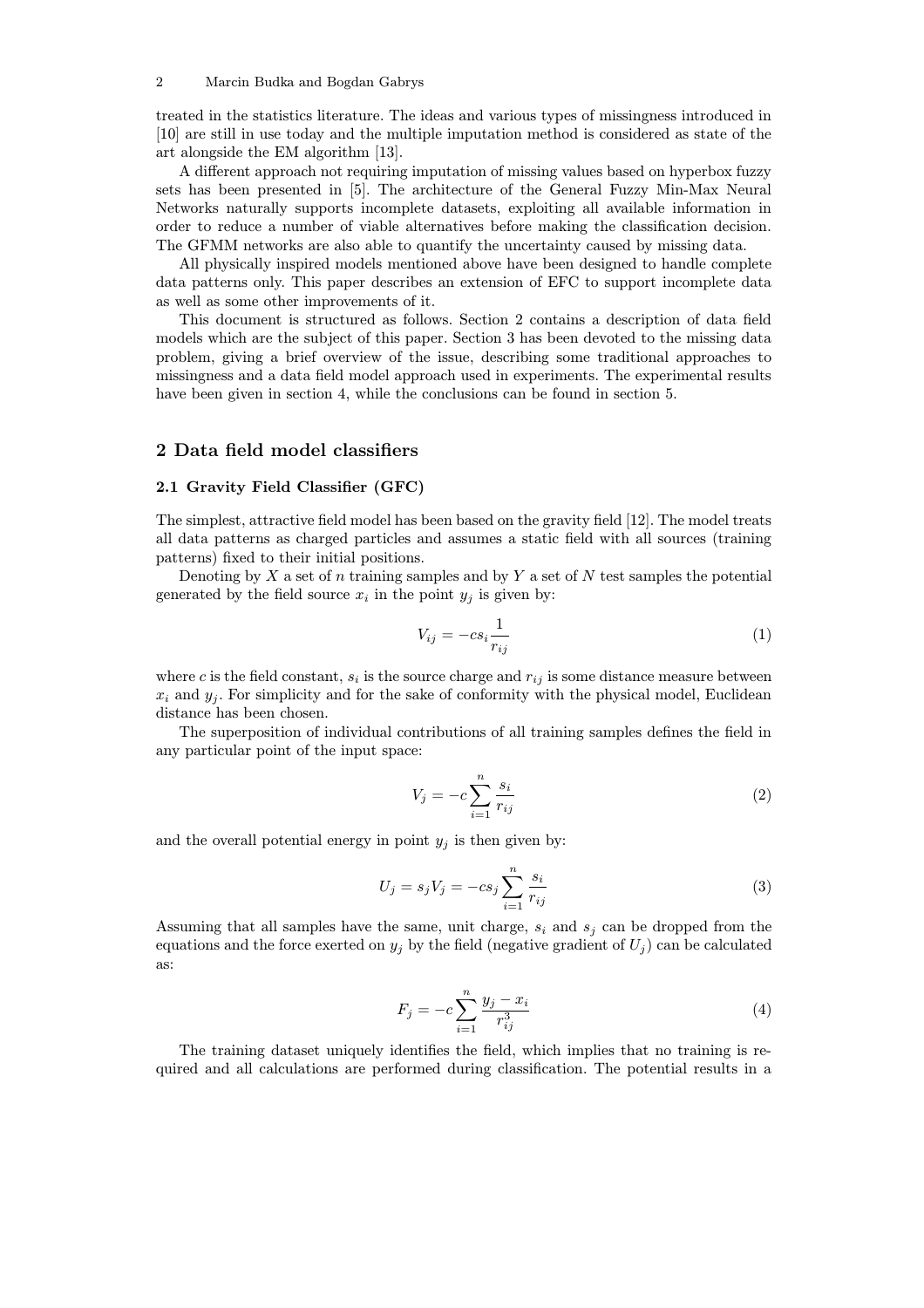force able to move an unlabelled test sample to finally meet one of the fixed field sources and share its label. Only force directions are followed, taking a small, fixed step  $d$  at a time (which makes the field constant  $c$  irrelevant). This allows to avoid problems in the vicinity of field sources, as  $r_{ij} \to 0$  implies  $F_j \to \infty$ . The field is then recalculated and the procedure repeats until all testing samples approach one of the sources at a distance equal to or lower than  $d$  and are labelled accordingly. Due to the fact that  $d$  is fixed in all dimensions, the data should be rescaled to fit within the  $0 - 1$  range. The lower bound of the distance is also set to  $d$ , to avoid division by zero and overshooting the sources. Note, that all possible trajectories end up in one of the field sources, the space is thus divided into distinct regions representing classes.

### 2.2 Electrostatic Field Classifier (EFC)

During classification the GFC does not take advantage of training data labels until the very end of the procedure. This information is thus wasted. The way to exploit it is to use the electrostatic field analogy, by introducing a repelling force into the model, so that samples from the same class would attract each other, while samples from different classes – repel. Since class label of a test sample is not known, it cannot directly interact with the field. To facilitate this interaction, each testing sample must be decomposed into a number of subsamples belonging to one of the target classes. This can be achieved by using some density estimator (e.g. Parzen window). In order not to introduce additional parameters, those partial memberships can be assigned in proportion to the GFC potential of all classes in the test point.

Denoting by L the vector of labels of the field sources and by  $V_j^k$  the potential generated by  $k^{th}$  of C classes in point  $y_j$ , the partial membership  $p_{jk}$  of the sample  $y_j$  in the  $k^{th}$  class is given by:

$$
p_{jk} = \frac{|V_j^k|}{\sum_{i=1}^C |V_j^i|}
$$
 (5)

while the overall potential in point  $y_j$  can be calculated as:

$$
V_j = \sum_{i=1}^n \left( \frac{\sum_{k \neq L_i} p_{jk} - p_{jL_i}}{r_{ij}} \right) = \sum_{i=1}^n \frac{1 - 2p_{jL_i}}{r_{ij}}
$$
(6)

The resultant force calculation formula then becomes:

$$
F_j = \sum_{i=1}^{n} \left[ (1 - 2p_{jL_i}) \frac{y_j - x_i}{r_{ij}^3} \right] \tag{7}
$$

Note however, if there are more than two classes, repelling force may dominate the field, as it would come from multiple classes, while the attracting force would come from only one. According to [12], to restore the balance between repelling and attracting forces it is sufficient to satisfy the following condition:

$$
\sum_{j=1}^{N} V_j = \sum_{j=1}^{N} \sum_{i=1}^{n} \frac{1 - qp_{jL_i}}{r_{ij}} = 0
$$
\n(8)

by estimating a value of the regularization coefficient  $q$ . This coefficient controls the balance between the total amount of attracting and repelling force in the field but as discussed in the following section, the condition given above may in fact not be sufficient. This can result in some test samples being repelled by the field, which would prevent the algorithm from converging.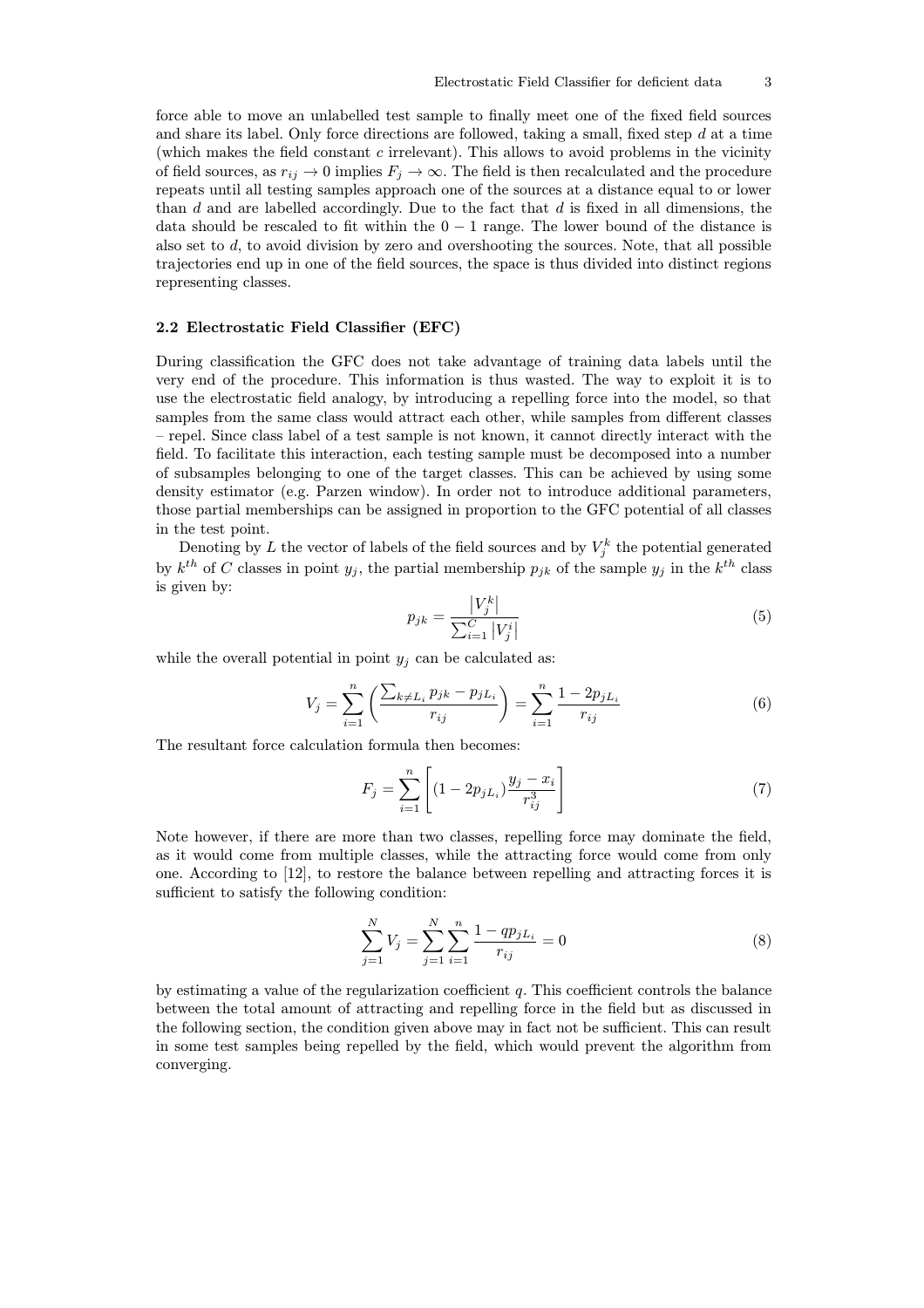#### 4 Marcin Budka and Bogdan Gabrys

The classification process follows the same rules as in the case of gravity field model. As expected, classification performance and generalisation properties are better than in the case of the simpler model due to improved class separation and smoother decision boundaries [12].

#### 2.3 Improvements of the Electrostatic Field Classifier

In some applications the EFC tends to suffer from a number of issues:

• Excess of repelling force. The regularization coefficient q satisfying Eq. 8 is often too small to restore the force balance and the algorithm diverges. The formula also makes the field landscape dependant on the test data, thus a new way to estimate  $q$  was needed. An artificial test set is generated by placing samples in the corners of the field (Fig. 1(a)) and the value of  $q$  is estimated so that forces in all test locations point into the field. If the training dataset is representative, this ensures that no test sample will escape during classification. The coefficient can then be stored and reused for other test sets.

• Distance concentration. When the number of dimensions grows roughly above 5 or 6, EFC tends to diverge or produce a very high classification error. This behavior can be explained by the properties of Euclidean distance, which is a natural choice for 2 or 3 dimensional spaces but looses its discriminative power as the number of dimensions grows [1]. Under a broad set of conditions the mean value of the Euclidean distance distribution grows with dimensionality, while the variance remains approximately constant, which results in the ratio of distances to the nearest and farthest neighbour tending to 1 [4]. This 'concentration' issue is usually slower for norms of lower order and thus by relaxing the  $L_p$ −norm assumption that  $p \geq 1$ , a family of concentration resistant similarity measures called 'fractional distances' has been derived in [1] and incorporated into EFC to ensure robustness in high dimensional spaces.

Some other improvements regarding adaptive simulation step size manipulation and label assigning procedure have also been included in the current implementation of EFC.

# 3 Handling incomplete data

#### 3.1 The missing data problem

The missing data problem is typical for many research areas. The reason of missingness has important implications, thus data can be divided into [10]:

• Missing Completely At Random (MCAR), if the probability that the particular feature is missing is not related to the missing value or to the values of any other features. The best kind of missingness one can hope for [8].

• Missing At Random (MAR), if the probability that the particular feature is missing is not related to its own value but is related to the values of other features. There is no way to test if MAR holds but usually false assumption of MAR may have only minor influence on the result [13].

• Missing Not At Random (MNAR), if the probability that some feature is missing is a function of this feature value. The missingness should be somehow modelled in this case but the model for missingness is rarely known, which makes the whole procedure a difficult and application specific task [8].

EFC is a purely data-driven approach, thus the type of missingness does not directly influence its operation, although it can influence the results. This dependency is however not investigated here and MCAR data was assumed.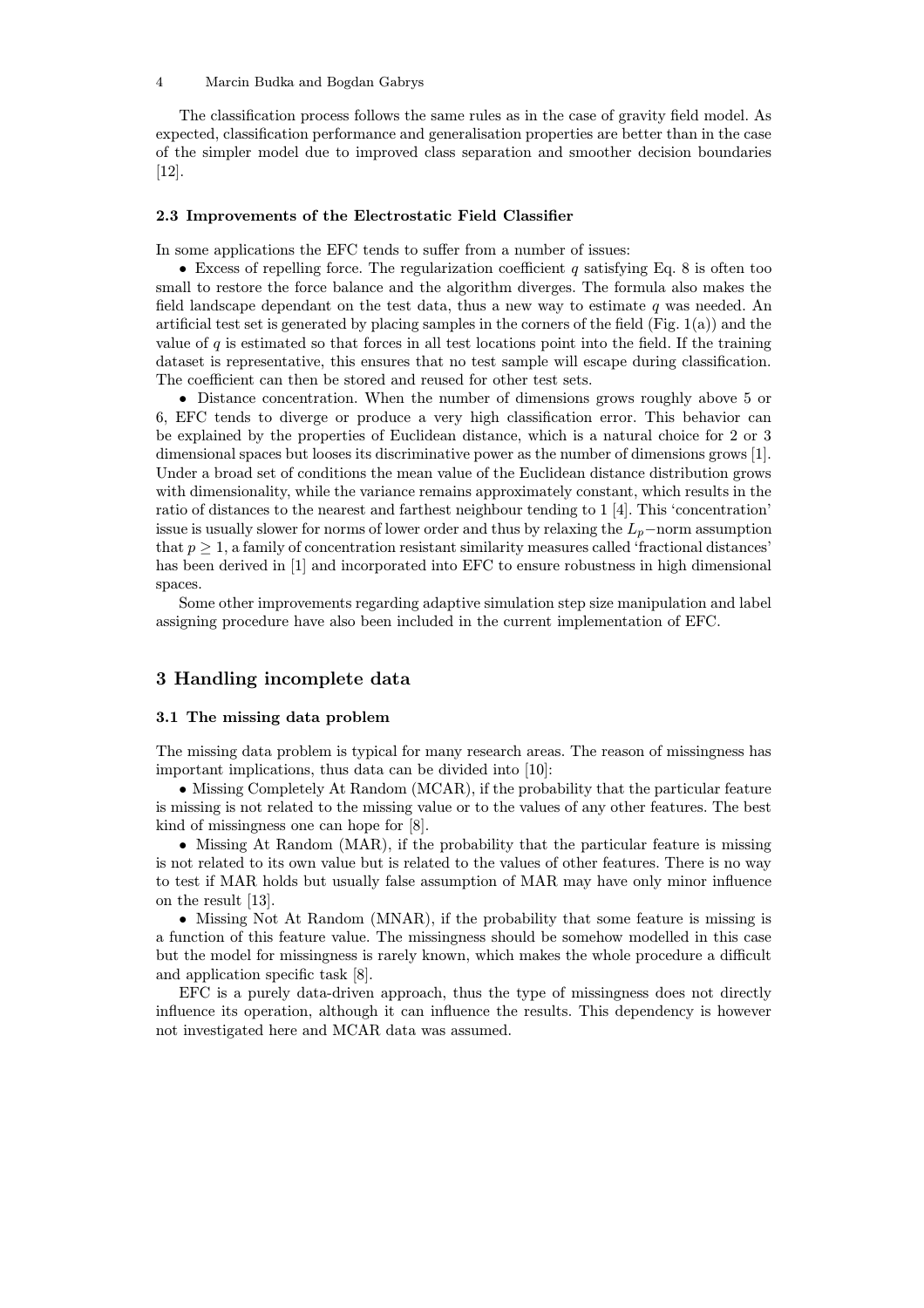#### 3.2 Basic approaches to missingness

There exist some basic approaches to the missing data problem, based on editing. In statistical inference, usefulness of most of them is limited to a number of specific cases [8, 13] but their performance within the data field framework is in some cases quite reasonable. The techniques are:

• Casewise deletion, which simply excludes incomplete data samples from further analysis. If their number is relatively small, this technique performs surprisingly well. This method has been extensively used in the experiments in section 4 as a base for performance comparison with other methods.

• Pairwise deletion, which also ignores missing data but instead of dropping incomplete samples the approach uses only the features which are present. A similar method forms a basis of the data field specific approach to classification of incomplete patterns, as described in the following subsection.

• Mean substitution, which replaces all missing features with appropriate mean values. Although commonly criticized in the literature [8, 13], as shown in section 4, in many cases class conditional mean imputation turns out to perform very well in conjunction with the data field model specific approach.

#### 3.3 EFC approach to missingness

Various modifications were required to facilitate handling of deficient data within the EFC framework. The modifications include distance calculation, force calculation and label assignment routines and are discussed below.

• Classification of incomplete data. To exploit all available information, EFC acts on the incomplete test sample working only in available dimensions – the feature space dimensionality is locally reduced. As a result, distance and force calculations take place in the reduced feature space and the test sample is only able to move within it (Fig. 1(b)). The pattern can also no longer simply share the class of the nearest source as it might lead to ambiguity. Instead, a soft, probability-like output is produced, proportional to the class conditional density for the current position of the test sample in the reduced feature space.



(a) Regularization coefficient (b) Incomplete test data

Fig. 1. Representation and classification of incomplete test patterns

• Learning from incomplete data. The missing feature scenario can be addressed by reintroducing the charge concept – if the charge is allowed to vary between field sources, the incomplete training patterns can be exploited by an intelligent charge redistribution mechanism. The algorithm starts with assigning a unit charge to all training samples. It then examines each incomplete sample in turn and redistributes its charge among all complete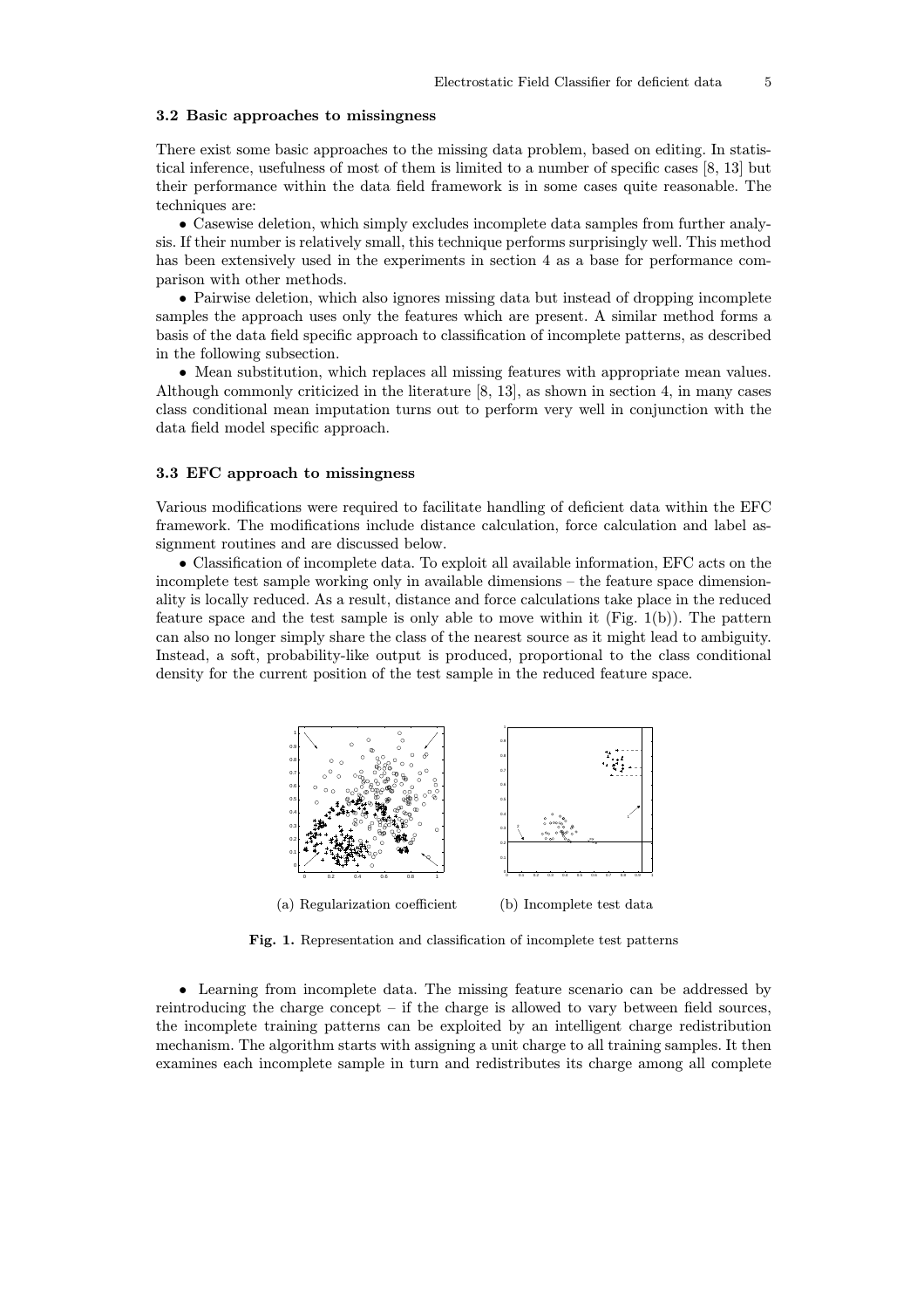patterns from the same class in proportion to their distance. Thus the closer the complete sample is, the more charge it receives. After all incomplete patterns are processed they are dropped and the remaining samples become field sources. The missing labels scenario has been addressed in 2 different ways: by treating unlabelled samples as gravity field sources (GFC fallback) or by redistributing the charge among all complete field sources regardless of their class.

# 4 Experimental results

The experiments include evaluation of classification error for various levels of missing data on a number of benchmark datasets from the UCI Machine Learning Repository [2]. All recognition rates given have been averaged over 10 runs with randomly removed features and labels (MCAR). The results for the following scenarios are provided: (1) deficient test data, (2) deficient training data, (3) deficient both types of data with missing labels and (4) deficient both types of data with labels given.

**Table 1.** Iris dataset results for scenarios  $(1)$ ,  $(2)$  and  $(3)$ 

| deficiency type/level <sup>3</sup>                                                        |  |  |  |  |  |  |  |  |  | $0.0 \quad 0.1 \quad 0.2 \quad 0.3 \quad 0.4 \quad 0.5 \quad 0.6 \quad 0.7 \quad 0.8 \quad 0.9 \quad 1.0$ |  |
|-------------------------------------------------------------------------------------------|--|--|--|--|--|--|--|--|--|-----------------------------------------------------------------------------------------------------------|--|
| $(1)$ local dim reduction                                                                 |  |  |  |  |  |  |  |  |  | 95.5 94.7 94.4 93.8 91.6 89.4 88.4 84.0 83.8 82.4 77.5                                                    |  |
| $(1)$ mean imputation                                                                     |  |  |  |  |  |  |  |  |  | 95.5 92.8 90.2 85.2 80.5 76.9 71.3 67.5 61.1 55.8 50.4                                                    |  |
| (2) charge redistribution 95.4 95.7 94.8 94.7 95.0 94.6 92.6 89.1 87.0 85.0 85.2          |  |  |  |  |  |  |  |  |  |                                                                                                           |  |
| $(2)$ mean imputation                                                                     |  |  |  |  |  |  |  |  |  | 95.4 95.3 95.1 94.7 94.5 95.4 94.0 93.5 93.0 92.0 92.3                                                    |  |
| $(2)$ casewise deletion                                                                   |  |  |  |  |  |  |  |  |  | 95.4 95.3 93.9 91.8 90.7 90.6 86.2 78.1 74.8 72.5 75.6                                                    |  |
| $(3)$ best methods <sup>4</sup>                                                           |  |  |  |  |  |  |  |  |  | 95.1 94.2 93.7 92.3 90.9 86.9 85.9 82.4 80.9 71.1 73.5                                                    |  |
| $(3)$ casewise deletion                                                                   |  |  |  |  |  |  |  |  |  | 95.1 93.5 93.0 89.7 85.8 80.8 72.8 69.5 73.2 69.3 71.2                                                    |  |
| $3$ 0 for complete and 1 for maximally incomplete data (one feature left for each object) |  |  |  |  |  |  |  |  |  |                                                                                                           |  |

 $^4\,$  combination of best performing methods from previous experiments

| deficiency type/level       | $0.0 \quad 0.1 \quad 0.2 \quad 0.3 \quad 0.4 \quad 0.5 \quad 0.6 \quad 0.7 \quad 0.8 \quad 0.9 \quad 1.0$ |  |  |  |  |                                                        |
|-----------------------------|-----------------------------------------------------------------------------------------------------------|--|--|--|--|--------------------------------------------------------|
| $(1)$ local dim reduction   | 96.9 95.2 94.8 93.8 91.9 90.3 88.1 84.4 79.2 72.9 71.4                                                    |  |  |  |  |                                                        |
| $(1)$ mean imputation       | 96.9 93.1 89.6 84.5 78.9 75.9 70.5 66.0 57.5 53.6 51.8                                                    |  |  |  |  |                                                        |
| $(2)$ charge redistribution | $96.4\ 94.8\ 92.7\ 86.1\ 83.3\ 82.1\ 82.8\ 80.6\ 82.1\ 83.2\ 81.5$                                        |  |  |  |  |                                                        |
| $(2)$ mean imputation       | 96.4 96.3 96.7 96.9 96.1 96.1 96.1 96.1 96.4 94.4 92.7                                                    |  |  |  |  |                                                        |
| $(2)$ casewise deletion     |                                                                                                           |  |  |  |  | 96.4 87.9 72.3 62.9 72.0 72.9 73.3 70.8 74.9 73.6 76.4 |
| $(3)$ best methods          | 96.5 94.7 94.1 91.8 91.5 87.8 83.6 78.6 67.9 60.8 58.0                                                    |  |  |  |  |                                                        |
| $(3)$ casewise deletion     |                                                                                                           |  |  |  |  | 96.5 86.5 69.0 66.6 70.1 68.8 68.1 65.7 59.9 57.7 56.8 |

**Table 2.** Wine dataset results for scenarios  $(1)$ ,  $(2)$  and  $(3)$ 

The results have been given in Tables  $1 - 4$ . As it can be seen for all datasets, local dimensionality reduction significantly outperforms mean imputation in the incomplete test data scenario (1). The advantage margin steadily grows up to more than 27 percentage points (Table 1), as the deficiency level increases.

The situation changes in favor of mean imputation, when the training dataset has missing features (2). The performance of the method is always the best and in some cases (Table 1 and 2) does not drop almost at all even at the highest deficiency level. This phenomenon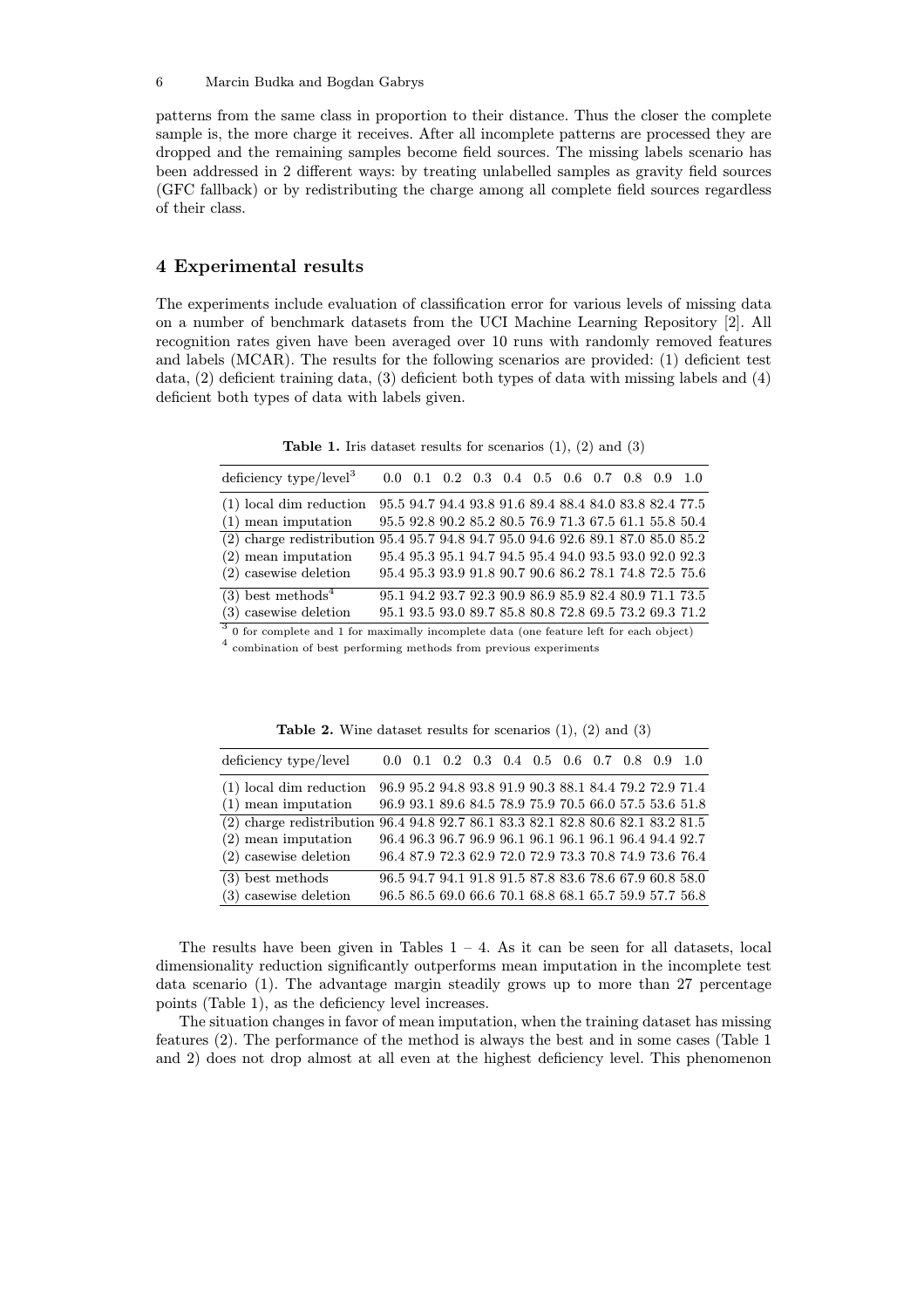| deficiency type/level                                                              |  |  |  |  | $0.0 \quad 0.1 \quad 0.2 \quad 0.3 \quad 0.4 \quad 0.5 \quad 0.6 \quad 0.7 \quad 0.8 \quad 0.9 \quad 1.0$ |  |
|------------------------------------------------------------------------------------|--|--|--|--|-----------------------------------------------------------------------------------------------------------|--|
| $(1)$ local dim reduction                                                          |  |  |  |  | 85.2 86.5 86.3 86.5 86.1 86.7 87.6 86.7 85.9 84.0 80.7                                                    |  |
| $(1)$ mean imputation                                                              |  |  |  |  | 85.2 84.5 82.0 78.3 75.7 72.6 69.3 68.1 66.6 65.4 64.9                                                    |  |
| $(2)$ charge redistribution 85.6 71.4 60.9 58.7 61.8 62.6 62.7 63.1 61.6 62.6 60.7 |  |  |  |  |                                                                                                           |  |
| $(2)$ mean imputation                                                              |  |  |  |  | 85.6 86.6 86.6 86.2 86.5 86.8 86.8 85.7 84.4 82.2 71.5                                                    |  |
| $(2)$ casewise deletion                                                            |  |  |  |  | 85.6 71.6 58.5 55.4 57.9 57.1 59.6 57.5 59.2 57.2 57.4                                                    |  |
| $(3)$ best methods                                                                 |  |  |  |  | 85.8 85.5 86.3 85.4 84.5 84.3 81.2 77.1 72.3 62.7 58.6                                                    |  |
| $(3)$ casewise deletion                                                            |  |  |  |  | 85.8 72.3 56.9 57.1 55.9 55.8 56.8 57.1 56.9 55.7 56.3                                                    |  |

Table 3. Ionosphere dataset results for scenarios (1), (2) and (3)

Table 4. Segment dataset results for scenarios (1), (2) and (3)

| deficiency type/level                                                            |  |  | $0.0 \quad 0.1 \quad 0.2 \quad 0.3 \quad 0.4 \quad 0.5 \quad 0.6 \quad 0.7 \quad 0.8 \quad 0.9 \quad 1.0$ |  |  |                                                        |
|----------------------------------------------------------------------------------|--|--|-----------------------------------------------------------------------------------------------------------|--|--|--------------------------------------------------------|
| $(1)$ local dim reduction                                                        |  |  | 92.0 91.5 90.9 90.3 88.4 87.8 84.8 79.9 72.0 59.6 43.4                                                    |  |  |                                                        |
| $(1)$ mean imputation                                                            |  |  |                                                                                                           |  |  | 92.0 86.4 80.2 72.5 64.2 56.3 48.5 40.8 33.4 25.3 18.5 |
| (2) charge redistribution 92.3 87.5 70.6 62.7 65.7 64.2 63.5 62.4 63.3 63.0 59.6 |  |  |                                                                                                           |  |  |                                                        |
| $(2)$ mean imputation                                                            |  |  | 92.3 91.8 90.9 89.9 88.8 88.3 87.5 87.0 85.3 83.6 75.4                                                    |  |  |                                                        |
| $(2)$ casewise deletion                                                          |  |  |                                                                                                           |  |  | 92.3 81.5 52.3 52.4 57.0 55.5 58.3 54.5 56.3 57.6 55.6 |
| $(3)$ best methods                                                               |  |  | 91.9 90.5 87.8 85.4 82.2 78.2 72.8 65.8 56.9 44.5 34.8                                                    |  |  |                                                        |
| $(3)$ casewise deletion                                                          |  |  |                                                                                                           |  |  | 91.9 78.4 51.3 54.2 53.1 55.2 51.4 47.3 44.7 39.6 31.5 |

must be however credited to good class separation of the Iris and Wine datasets, rather than to the EFC model.

In the most difficult scenario (3) the proposed model always outperforms simple casewise deletion, although at high deficiency level the performance margin is rather modest. Note however, that the performance drop of the former is much smoother (for casewise deletion the lowest recognition rate can be reached at 0.2 deficiency already) and even at the maximum deficiency level allowed by the model, it is still better than random guessing.

The results for scenario (4) have been depicted in Fig. 2. Notice the superiority of class conditional mean imputation and local dimensionality reduction combination and its smooth performance decay. For Iris and Wine datasets, the latter method is almost entirely responsible for the performance drop, as discussed before.

### 5 Conclusions

The underlying physical model of EFC appears well suited for incorporation of various missing data handling routines. The approaches investigated in this paper, although criticized in the statistical literature, perform quite reasonably in conjunction with a non-parametric, physical field model. The performance of those methods appears not as problem dependant as one would expect – mean imputation, which intuitively should perform well only for certain types of datasets with well separated classes, is the best method for dealing with deficient training data in most experiments. There also emerges a pattern of what approach is most likely to produce the best results with a particular type of data missing: (1) local dimensionality reduction for incomplete test data, (2) class conditional mean imputation for training data with missing features and (3) charge redistribution for missing labels. A combination of above methods provides good recognition rates even for the most difficult scenarios, for both low and moderate deficiency levels. A peculiarity of the model is its limited sensitivity to removal of unlabelled training data – casewise deletion often performs only slightly worse than charge redistribution.